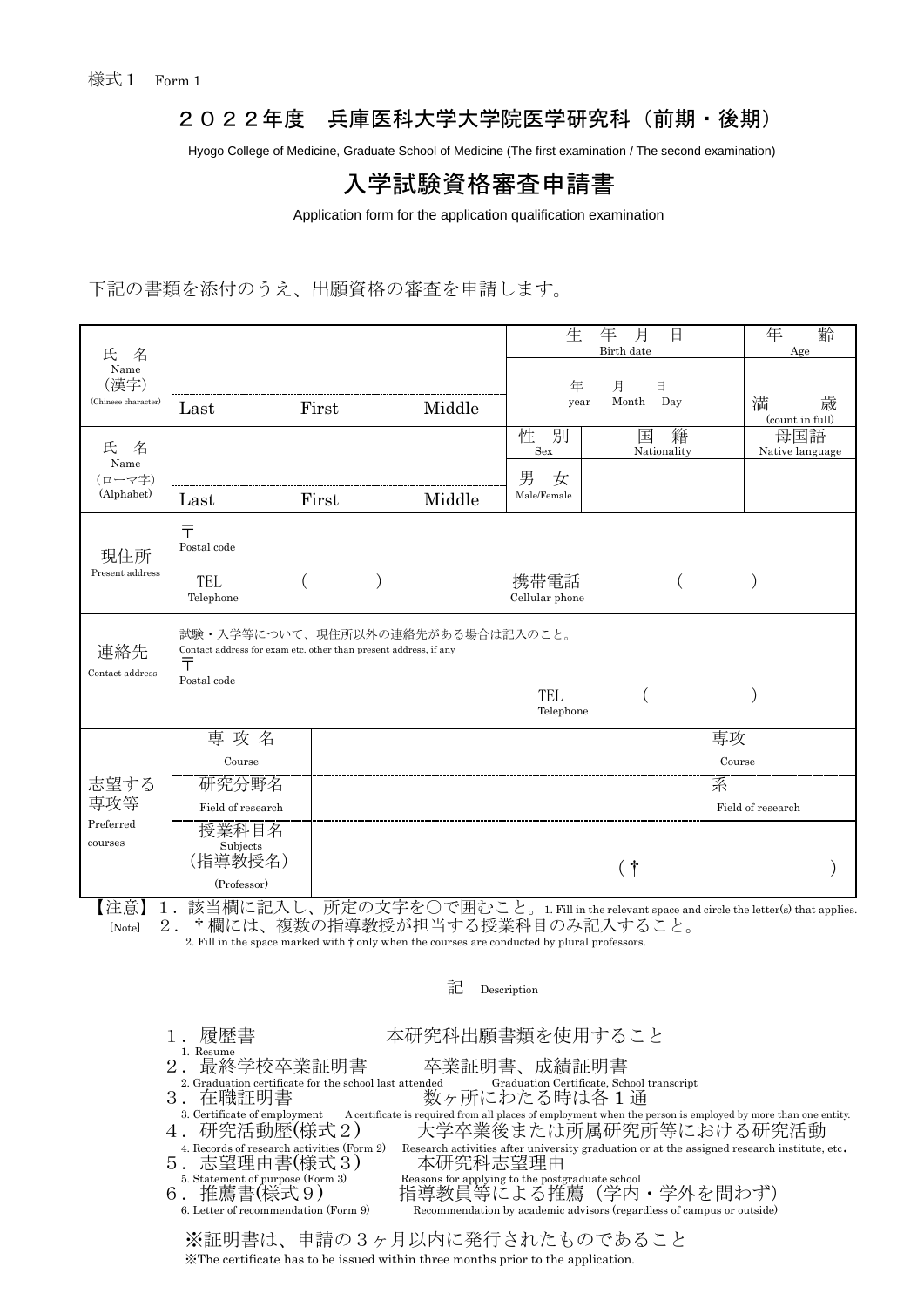様式 2 Form 2

## 研究活動歴

#### Records of research activities

(これまでの研究内容およびその成果(学会、論文発表など)について、新しいものから順に具体的に記載してください。) (Please write a statement of academic and research interests. Be sure to include a list of your research achievements (i.e. publications and paper/poster presentations at conferences and seminars) in reverse chronological order.)

> 年 月 日 Year Month Day

氏 名 Name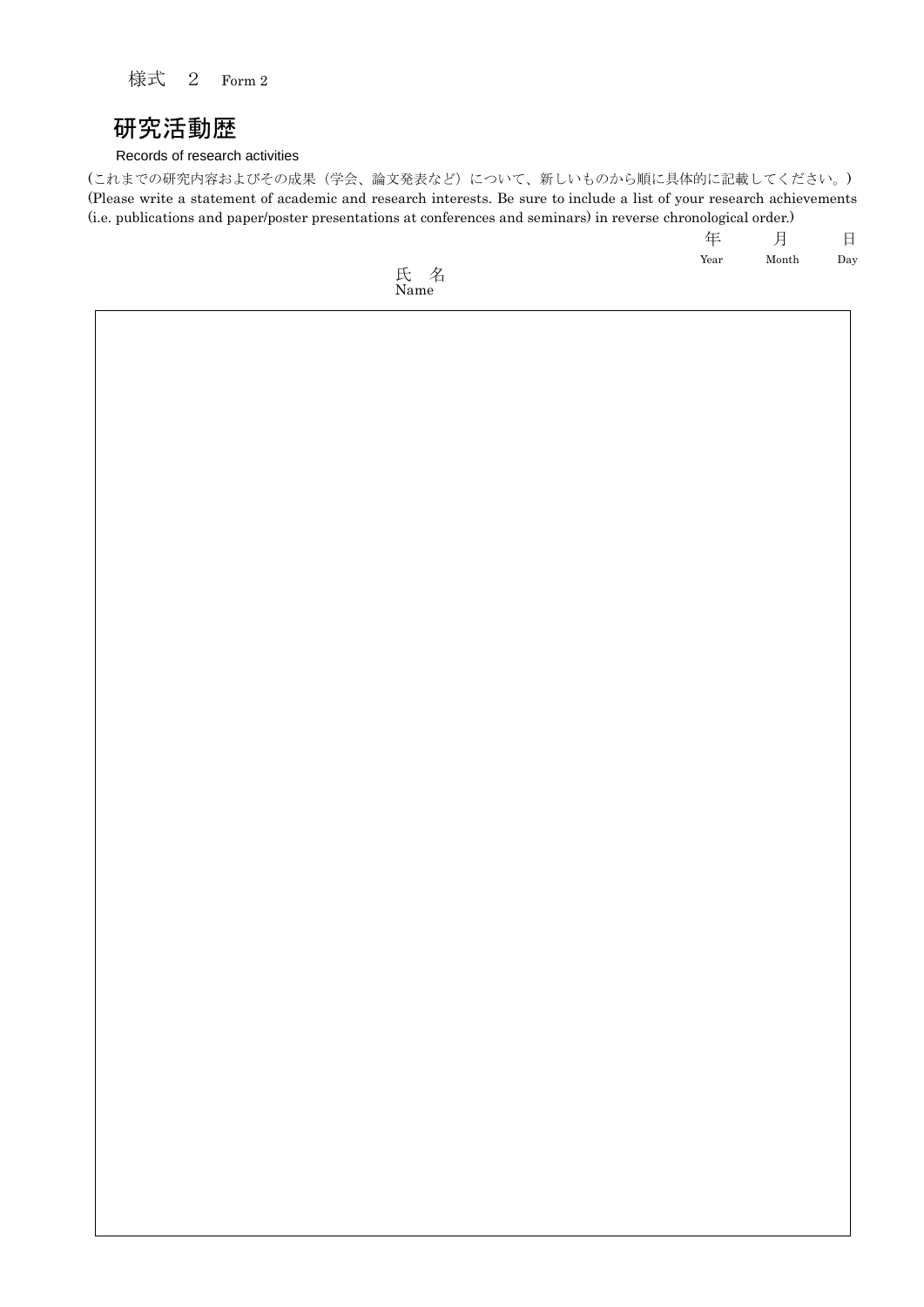様式 3 Form 3



Statement of purpose (Within 2,000 characters)

 年 月 日 Year Month Day

氏 名 Name